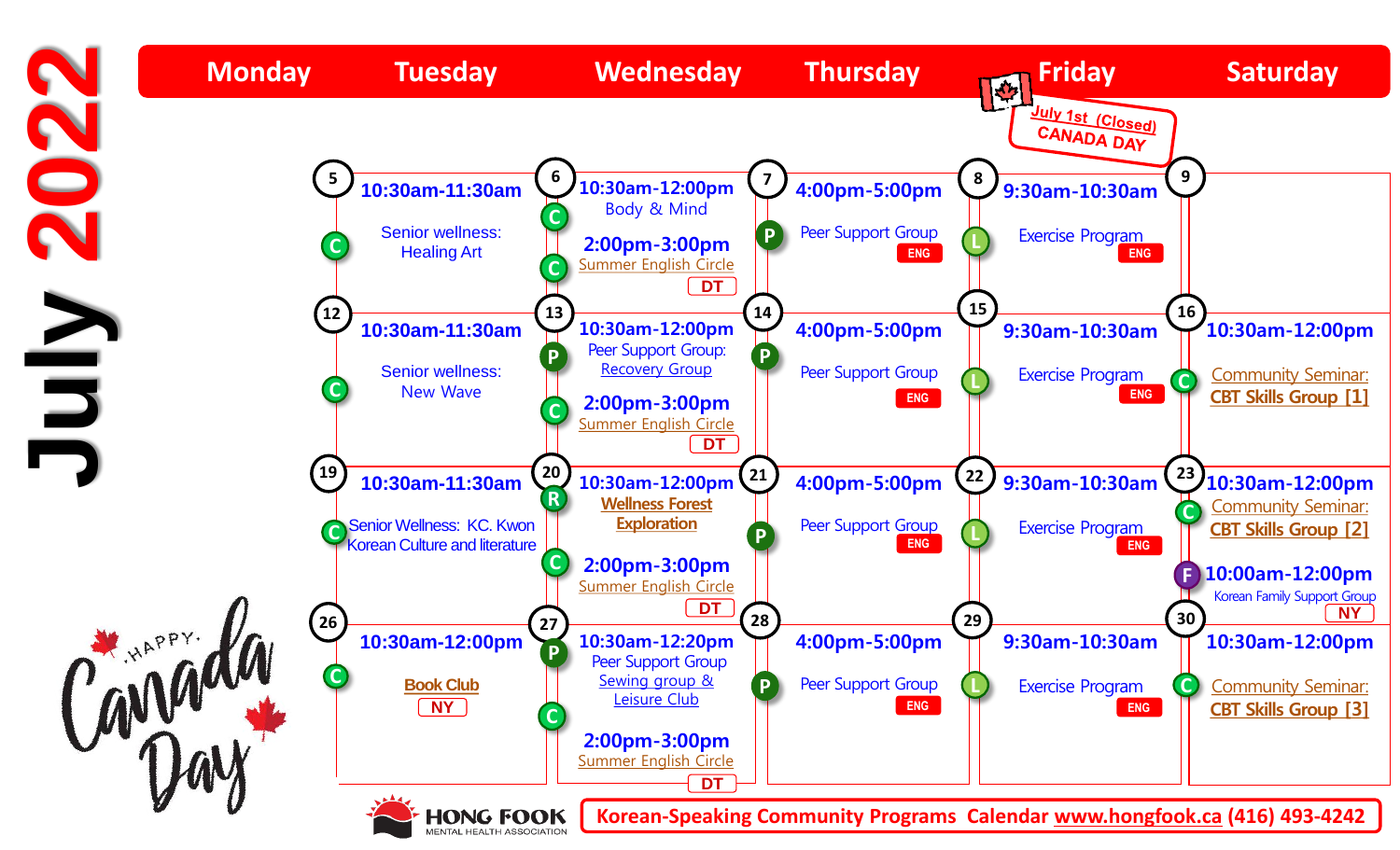



**홍푹 한국어 커뮤니티 7월 프로그램 달력 www.hongfook.ca (416) 493-4242**